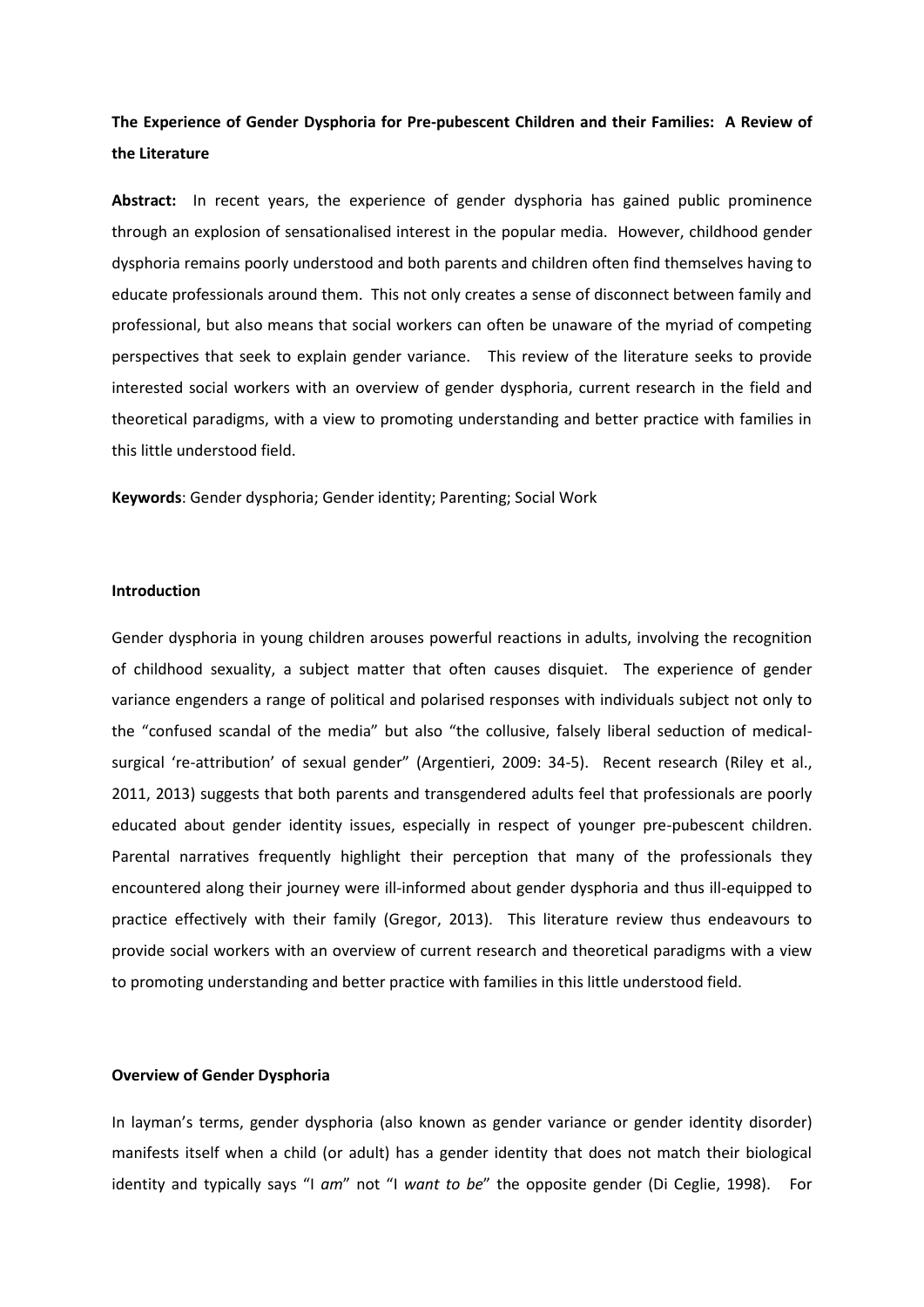example, a biological girl self-identifies as a boy and shows a preference for playing with boys' toys, wearing boys' clothes, and will often become acutely distressed when confronted with the reality of her biological sex. This can often occur around puberty when secondary sex characteristics start to appear such as visible changes to the body. However, children as young as two years old can present with cross-gender behaviour and retrospective studies suggest that the majority of adults who self-define as gender variant realised that they were different before the age of thirteen (Kennedy & Hellen, 2010; Riley et al., 2013).

Spack (cited in Brill & Pepper, 2008: 3) identifies a number of behavioural traits that can be indicative of gender identity difficulties. These include children having difficulties going to the toilet either attempting to urinate standing up (girl) or sitting down (boy), having an aversion to wearing a swimming costume, insisting on wearing underwear of the opposite sex and exhibiting a strong desire to play with toys that are enjoyed stereotypically by the other sex. Literature tends to focus on the needs and difficulties confronting adolescents (e.g. Grossman, 2005; Manners, 2009; Steensma, 2010) which can be very different to the issues facing younger children and their families who are in the early stages of their transgender journey. Behaviours, such as wearing opposite gender clothes and playing with cross-gender toys, can initially be viewed benignly by parents but can quickly escalate to more worrying levels with children cropping their own hair, threatening to cut off their genitals, or even attempting suicide (Sadowski & Gaffney, 1998; Grossman & D'Augelli, 2007).

## **Diagnostic Criteria**

Although highly controversial, gender identity issues are still currently a classifiable mental disorder (302.6 Gender Dysphoria in Children; 302.85 Gender Dysphoria in Adolescents or Adults) under DSM V (Diagnostic and Statistical Manual of Mental Disorders, APA, 2013). Children or adolescents must exhibit a strong and persistent cross-gender identification for a period of at least six months, and, in addition manifest at least six additional indicators of gender dysphoria such as a strong dislike of their sexual anatomy or an expressed need for sex characteristics that correlate to their experienced gender (IFGE, 2013). This must not be linked to a disorder of sexual development, such as abnormalities of the genitalia or reproductive system, and also must cause the young person to experience either significant distress, or difficulties in social or occupational functioning.

Medical discourses dominate the field as a diagnosis is required for most forms of treatment, whether physical or psychological. Many clinics now also offer hormonal intervention to young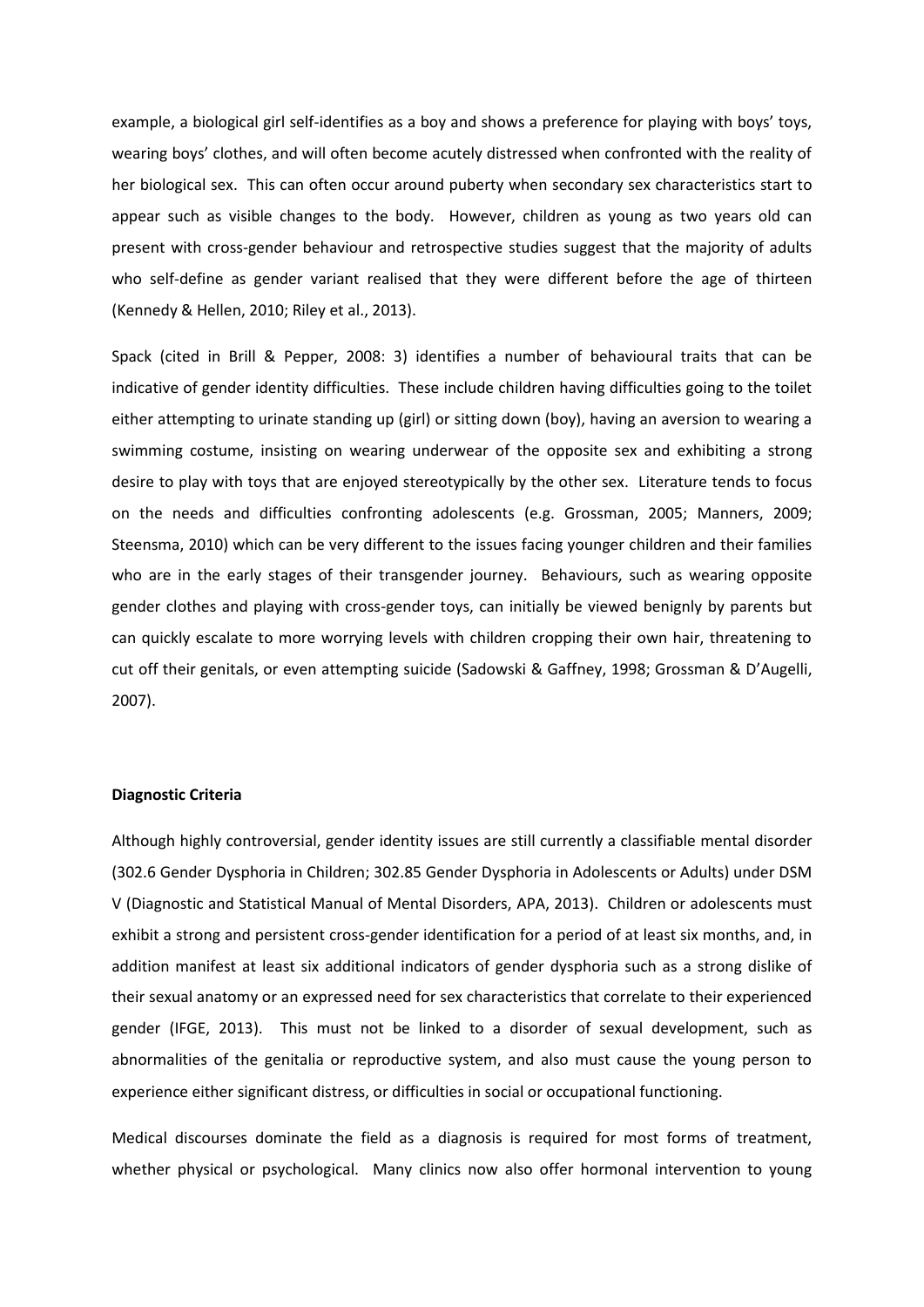people under the age of eighteen, which requires a definite diagnosis and medical review by both Endocrinologist and Psychiatrist (or appropriately qualified mental health professional). Controversially, gender clinics in the Netherlands are also able to offer physical intervention in the form of cross-sex hormone treatment to children pre-puberty.

Until 2013, the official diagnostic title for gender dysphoria in both children and adults was 'Gender Identity Disorder' (APA, 1994). An international Working Party convened from interested and experienced clinicians reviewed both the diagnostic criteria and title as part of broader revisions to the DSM IV. Although it could be viewed as purely a semantic shift, this change in title is significant in no longer describing the intense emotional experience as being that of a mental *disorder*, and thus it signifies a move in the professional community to more of a recognition of the intense emotional discomfort experienced as apposed to dysfunction.

There is no age range specified for childhood gender dysphoria, and from the time that they are able to communicate verbally children have been reported to express discomfort with their assigned gender identity (Vitale, 2001: Brill & Pepper, 2008: Ehrensaft, 2011a). A qualitative review of twenty-five adolescents aged fourteen to eighteen by Steensma et al (2010) suggests that only 15.8% of children persist with feelings of gender dysphoria into adolescence. Research by Drummond et al (2008) of twenty-five girls and Wallien and Cohen-Kettenis (2008) of seventy-seven children further suggest that, for approximately 80% of children who have experienced gender dysphoria, symptoms will not persist into adulthood. As can be seen from the number of research participants in these three studies alone, studies tend to be small scale due to the relative rarity of gender dysphoria. However, children who are not brought to the attention of specialised clinics do not feature in these studies and thus there may be a far greater prevalence of children with gender identity issues (who may or may not experience distress as a result) than these studies suggest.

### **The Aetiology of Gender Identity Issues**

Prevailing professional opinion regards causation as complex and multi-factorial (Hembree et al: 2009). However, due to the emotive nature of gender identity issues, particularly in pre-pubescent children, any explanation as to its aetiology is liable to be problematic and it is easy for individuals to adopt an intractable position in relation to their understanding (Di Ceglie, 2008). This poses a particular risk for non-specialist social workers who may find themselves mirroring the confusion and uncertainties faced by the families.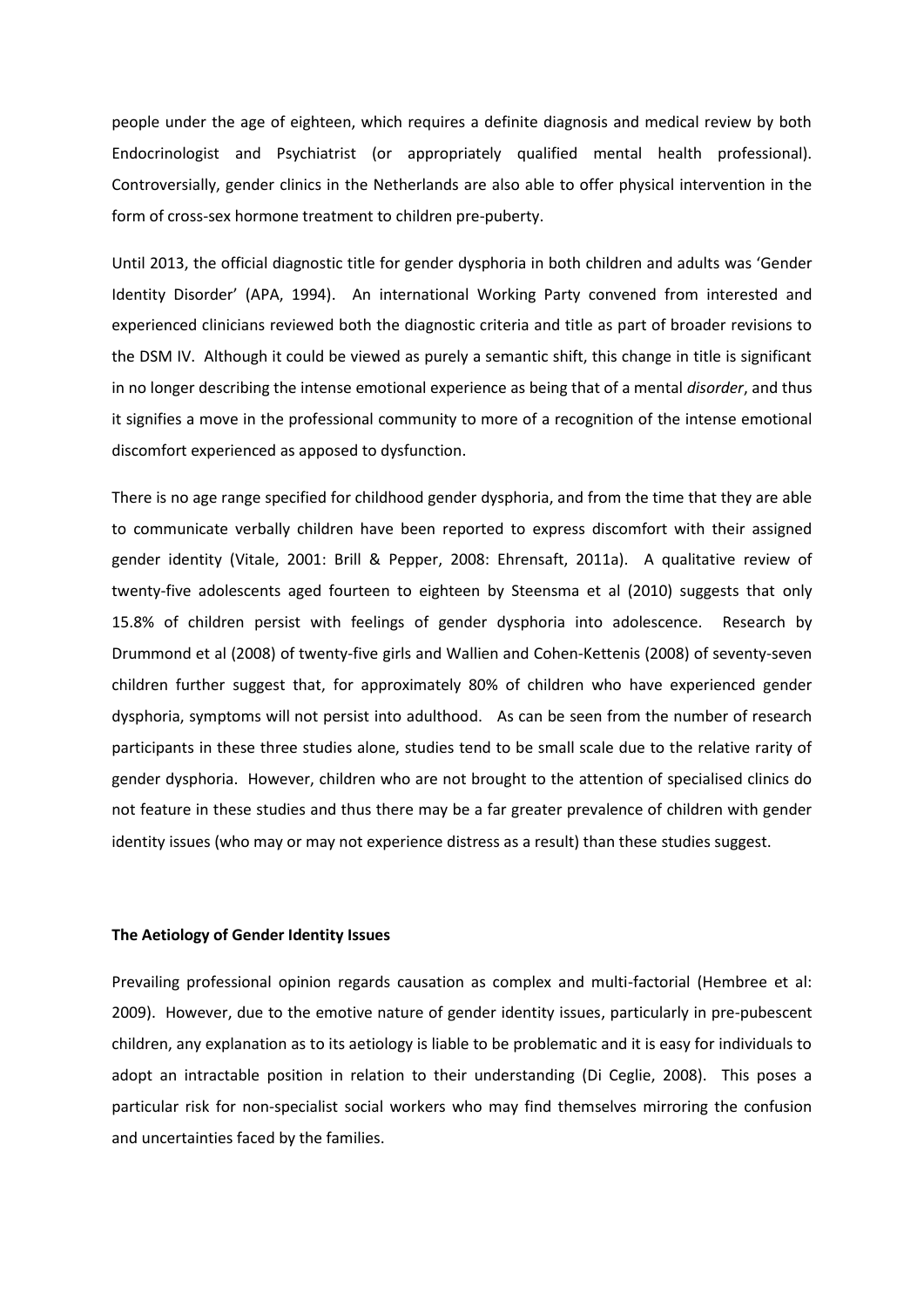Given the limited clinical population of children with gender identity issues, there are equally limited research findings. In addition, it is important to bear in mind that there are considerable differences in cultural and environmental factors for families seen in either North America or Europe. For example, writing from a North American context, Zucker and Bradley (1995) found that most of the children seen in their Toronto clinic came from higher social classes and were from 'intact' families which counters Di Ceglie et al's (2002) later UK findings. Furthermore, all of the children who were considered in the research detailed in this review were part of clinical populations and thus more likely to have additional difficulties. As Schwartz (2012) points out, each clinic or research group tends to have its own formulation about the possible aetiology of gender identity issues and this informs treatment offered. Parents are thus unlikely to approach a particular clinic for help unless they are persuaded about their treatment modalities and thus there may be some bias in the presentation of children to specific clinics. At the time of writing, the majority of the clinically significant studies originate from researchers working in clinics specifically for childhood gender dysphoria in Canada (e.g. Zucker & Bradley), the Netherlands (e.g. Cohen-Kettnis & Pfäfflin), the UK (e.g. Di Ceglie) and the USA (e.g. Spack, Menvielle).

As can be inferred from the requirement to be medically assessed in order to acquire a diagnosis of gender dysphoria, there are a number of possible biological explanations for the development of gender identity issues. The relationship between sex hormones and behaviour is often cited in studies that draw on so-called "experiments by nature" (Cohen-Kettnis & Pfäfflin, 2003: 12). Such studies examine individuals who have been inadvertently exposed to atypical hormone levels whilst in the womb and found that if a developing female baby is exposed to high levels of androgen-based testosterone in the womb, they are more likely to prefer stereotypical male activities, seek out male playmates and have higher levels of aggressive behaviour (Auyeung et al:.,2009; Pasterski et al., 2011). Research in this area examines the role of genetics and sex hormones on gender identity development and studies by Zhou (1995) and Kruijver (2000) suggest that transsexualism can be clearly linked to the neurodevelopment of the brain. MRI scanning has revealed differences in the brains of males and females, as well as in the brains of homosexual men, and neurotransmitters have been discovered to be distributed differently (Goldstein et al., 2001).

However, whilst biological theories are non-judgemental and do not place any blame on parents, they do enable a clinical diagnosis to be made that in itself can pathologise or stigmatise an individual. A diagnosis thus implicitly reinforces gender role conformity and gender stereotypes in a way that can be perceived as unhelpful by individuals (Brooks: 2000). In addition, leading experts consider that there is currently insufficient neurological and endocrine research to conclusively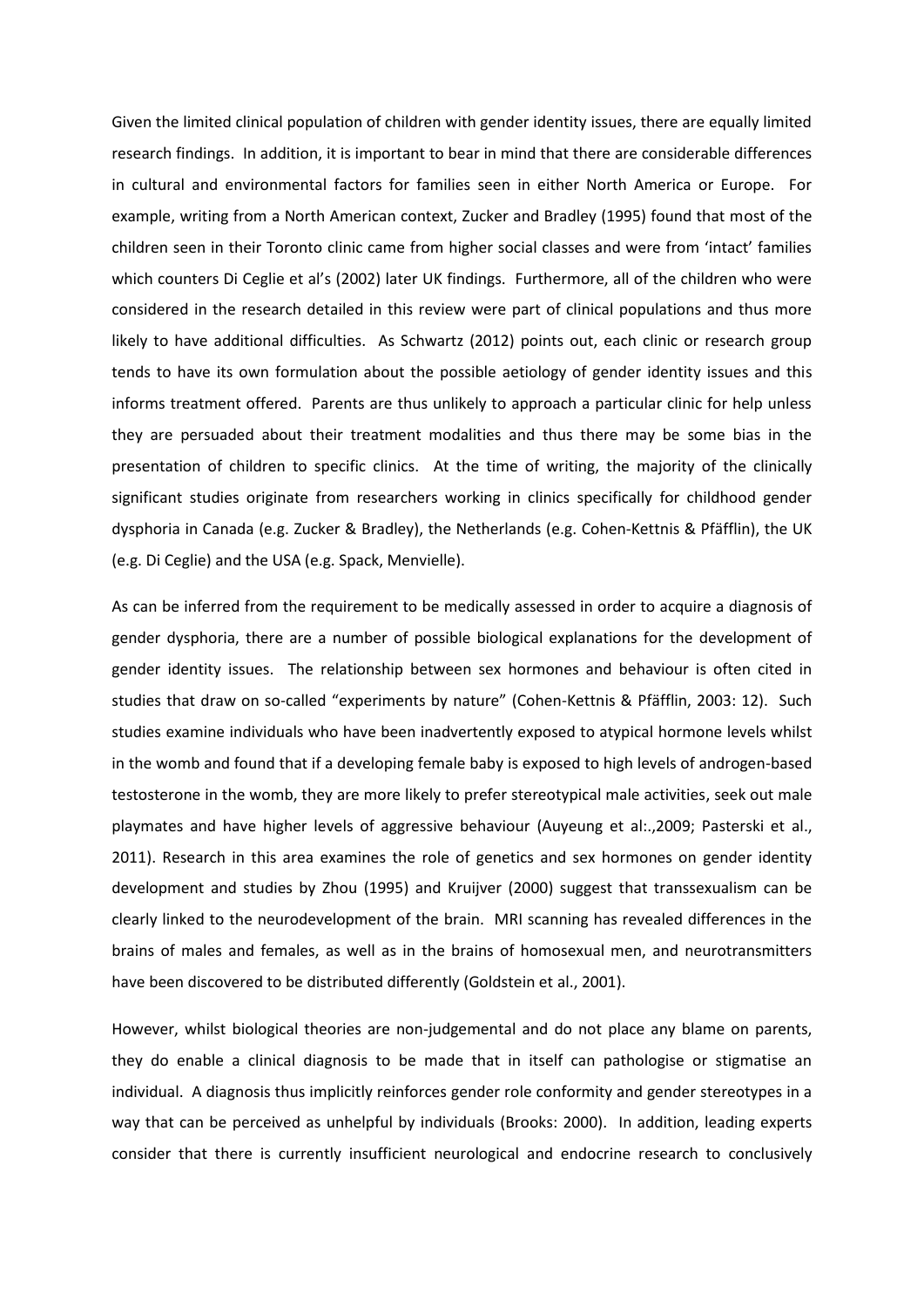support an understanding of gender dysphoria purely from a bio-medical perspective (Hembree et al., 2009).

This in itself is problematic, as there is a significant amount of power vested in the professionals working with individuals with gender dysphoria. Practice guidelines (RCPsych, 1998: Hembree et al, 2009: BSPEDA, 2009) state that an individual must initially be diagnosed as having gender dysphoria by a mental health professional before physical interventions will be considered. Thus, not only do professionals have the power to diagnose, or not, but they also have the power to treat, or not. For children, there is the additional power differential that parents can also dictate whether or not they will receive any support, and what form that will take.

Psychological explanations traditionally have fallen into three distinct groupings: identity formation, attachment difficulties, and parental, particularly maternal, influence. Freud's conceptualisation of the acquisition of sexual or gender identity being linked to the primary relationship with the mother is often drawn on by psychoanalytic writers seeking to explain the development of gender identity dysphoria (e.g. Bleiberg et al., 1986). The process of identification-disidentification with the primary identification with the mother and the extent to which it has become arrested or confused forms the backdrop to most psychoanalytic discussions of gender dysphoria (Argentieri: 2009). For example, in a clinical paper Tyson (1982) describes gender dysphoria in boys as a failure to dis-identify with their mother; in other words a failure to resolve the oedipal complex. For girls, Di Ceglie (1998) observed that where a girl perceives her mother as weak and vulnerable "a masculine identification with physical masculine characteristics becomes the solution to enable psychic survival" (p19). Drawing on Bowlby's (1973) attachment theory, Coates and Person (1985) found that 60% of boys identified with gender dysphoria could also be diagnosed with separation anxiety disorder, although this was not supported by empirical evidence. Zucker and Bradley (1995) also found that most children with gender dysphoria have insecure attachments and develop gender dysphoria in order to reduce their anxiety. Research has additionally suggested that mothers of children with gender dysphoria are more likely to suffer with depression and/or borderline personality disorder themselves and to behave in ways that might trigger separation anxiety in their child (Coates et al: 1991; Marantz and Coates: 1991). As a result of the separation anxiety, a male child may over-identify with his mother and thus develop a female gender identity in order to guard against future losses of any maternal figures in his life. Indeed, in a clinical audit of cases seen by GIDS, 42% of children had experienced the loss of one or both parents and over 26% had spent some time in local Authority care (Di Ceglie et al: 2002).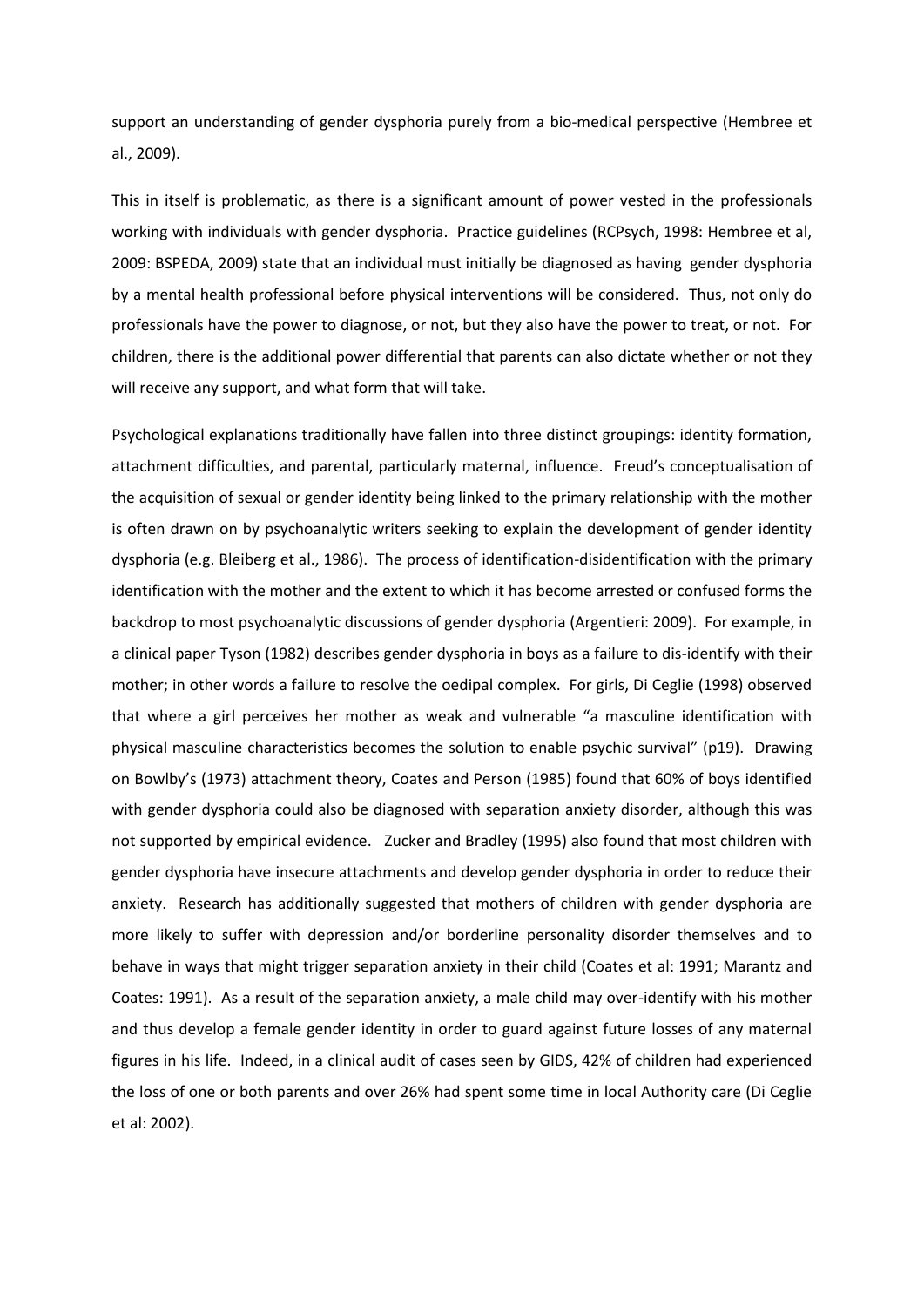Writing in the early years of research into gender identity issues, and drawing on clinical experience rather than empirical evidence, Stoller (1975) did not see gender dysphoria in boys as being 'caused' by trauma, rather he saw it as the result of a combination of factors, namely i) a bisexual mother, ii) an absent or distant father who allows an overly enmeshed relationship between mother and son, iii) a long period of sustained over-closeness between mother and son, and iv) an especial physical attractiveness in the son (p55). Similarly, Zucker and Bradley (1995) noted that marital problems and, in particular, maternal difficulties in regulating affect had a strong correlation with gender dysphoria.

However, this traditional diagnostic discourse incorporating histories of trauma and constructions of non-conformity, disordered and atypical gendered behaviour in so-called 'girlyboys' has been challenged by theorists such as Corbett (2009), as well as transgender activists. Corbett suggests that discourses built on trauma also incorporate "unquestioned beliefs about masculinity" (p353) and as such are out of kilter with modern times. He further argues that displays of femininity should not be decried as a symptom and that the very notion of masculinity should be explored further and not used as a binary diagnostic tool with which clinicians can seek to regulate 'masculine expressivity' (ibid: 366).

Recent qualitative research using free association narrative interviews by Gregor (2013) also found that some parents of pre-pubescent children struggle with psychoanalytic explanations and reject its credibility, preferring alternative conceptualisations propounded by psychologists such as Ehrensaft (2007, 2011a, 2011b) that challenge gender identity disorder as a concept and reframe it. Gender variant behaviour is not seen as pathological, but as part of an individual's creative expression of their identity. Typically such conceptualisations are viewed more favourably by families as there is no blame attributed, and they enable both families and professionals to move towards a more accepting and sensitive understanding of gender dysphoria.

Psychological discourses explaining gender identity issues sit squarely within a Western Eurocentric paradigm that sees gender as a binary concept (Wiseman and Davidson, 2011). However, other world views dating back centuries are far more inclusive and accepting of individuals with atypical gender identities which suggests that gender identity disorder can be seen as a social construct of Western society. As Vanderburgh (2009) points out, gender variance can be seen as a cultural construct whereby behaviour is often understood differently by local and distant communities through lenses tinted by geographical, practical and temporal constraints. Yet, whilst it is helpful to understand such cultural anomalies, understanding alone is not enough to help individuals and their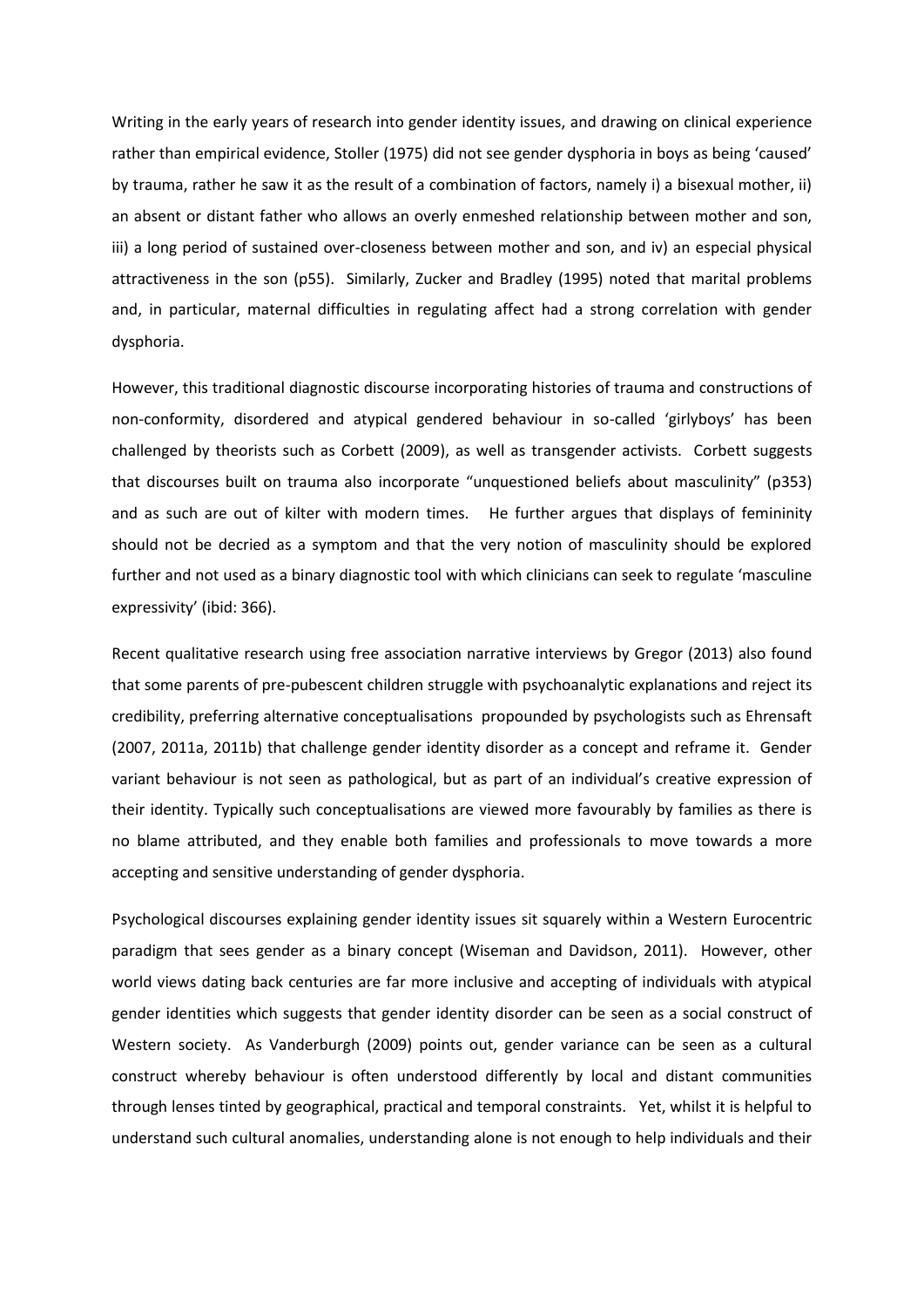families to manage their lived realities of stigma and oppression due to their different expression of gender.

### **Parenting a child with gender dysphoria**

Research into parental experiences of having a child with gender dysphoria is in its infancy and the studies that do exist again tend to be either based on case vignettes, small-scale or retrospective. Kennedy, a transgendered academic, and Hellen (2010) questioned 121 adults retrospectively about their childhood utilising an on-line survey. Their findings suggest that up to two-thirds of young people with gender dysphoria do not disclose their feelings to anyone until after the age of eighteen years. Even then, they do not necessarily tell their parent as research by Grossman et al (2005) corroborates. Thus, the parents of pre-pubescent children who do actually come in to contact with professionals are likely to be even more of a minority population.

Assuming that the child actually discloses their gender dysphoric feelings to their family, the impact of gender dysphoria can have wider ramifications not just for the child, but also for their siblings and family (Israel, 2004). The family may be shunned by the extended family or their friends, and the sibling may also get bullied due to their gender non-conforming sibling. Based on her clinical experience, Ehrensaft (2011a, 2011b) also points to the fact that some siblings may also be responsible for the bullying of their gender variant sibling, either through unkind behaviour or inappropriate 'outing' of their sibling. Many parents also speak of feeling socially isolated and disappointed that they cannot draw on family and friends more for emotional support (Coulter: 2010).

Coulter (ibid) undertook a qualitative study of twelve parents who were involved with the Gender Identity Development Service in London. She also found that parents struggled with the complexities of navigating both people and systems throughout their transgender 'journey' in order to try and maintain stability for their family. Over the course of their journey, parents learned how to manage and cope with the stress that having a transgendered child could cause to the family. In the earlier stages of the child's gender dysphoria, parents reported feeling stressed about most situations. However, they later learned to 'pace' themselves and evaluate each situation as it arose for its potential seriousness. Like many parents of children with disabilities or mental health problems, this often led to parents becoming experts themselves and taking on an educative role for professionals (Harden, 1995).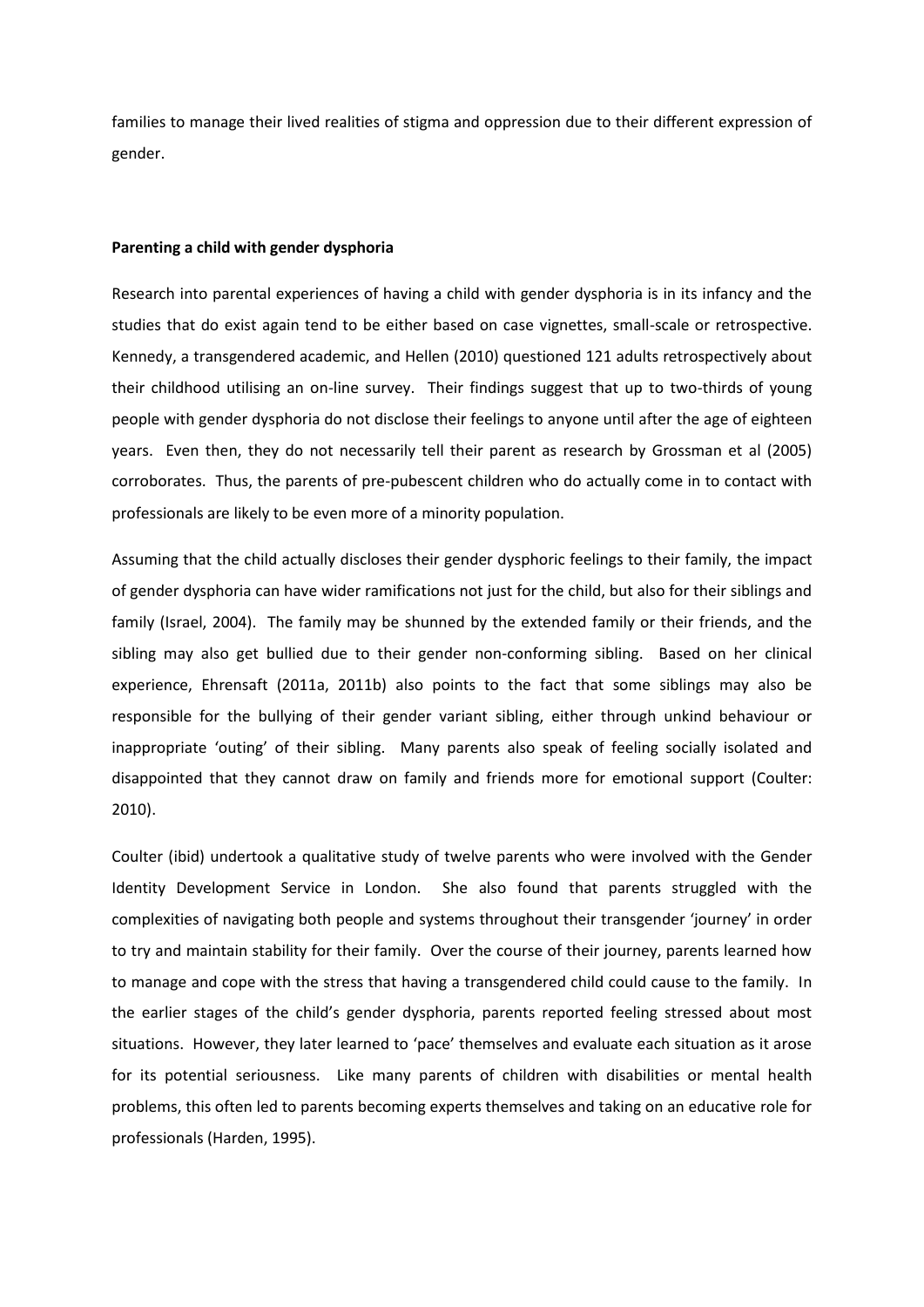The need to work through feelings of disappointment on the part of the parents, both for having an overly femininised son/masculinated daughter contrary to their expectations, and also for having a child who is the object of bullying and misunderstanding is also highlighted in research by Rosenberg (2002). She suggests that part of the professional task in working with such families is to help parents create an accepting and nurturing environment for their child. Parents may also struggle themselves to come to terms with their child's gender identity and may ignore the child's distress and persist in thinking that it is 'just a phase' that the child will grow out of (Dearden, 2009; Möller et al., 2009).

Whilst initially conceived in relation to coping with the emergence of a transgendered spouse, Lev (2004) draws on Kübler-Ross' concept of the grieving process to explain how families process the disclosure of a transgendered child's identity. Based on clinical experience and using a life-cycle framework for the whole family system, Lev identifies four stages that parents and family members go through:

- 1. Discovery and Disclosure even when this is anticipated, the realisation of a child's gender dysphoria can be extremely traumatic for the family;
- 2. Turmoil a time of chaos and upheaval in the family as they struggle to come to terms with the reality of their child's difficulties;
- 3. Negotiation a period of adjustment and compromise, working out what is and is not acceptable within the private and public spheres;
- 4. Finding Balance the ending of the internal family secret and the resolution of the initial turmoil (p281).

Zamboni (2006) further suggests an additional initial stage of 'latency' which reflects the fact that many families are partially aware of their child's gender dysphoria without openly acknowledging it.

Focusing specifically on parents of pre-pubescent children who were known to the Gender Identity Development Service in London, Gregor (2013) expands on the theme of mourning for parents suggesting a number of emotional processes that parents go through that are often hidden from professionals. Her psychosocial research into the experiences of eight parents found that they were experiencing what Doka refers to as 'disenfranchised grief' (1989: 1). Parents are unable to publicly own their feelings of grief and loss of for their idealised child and can struggle to tolerate the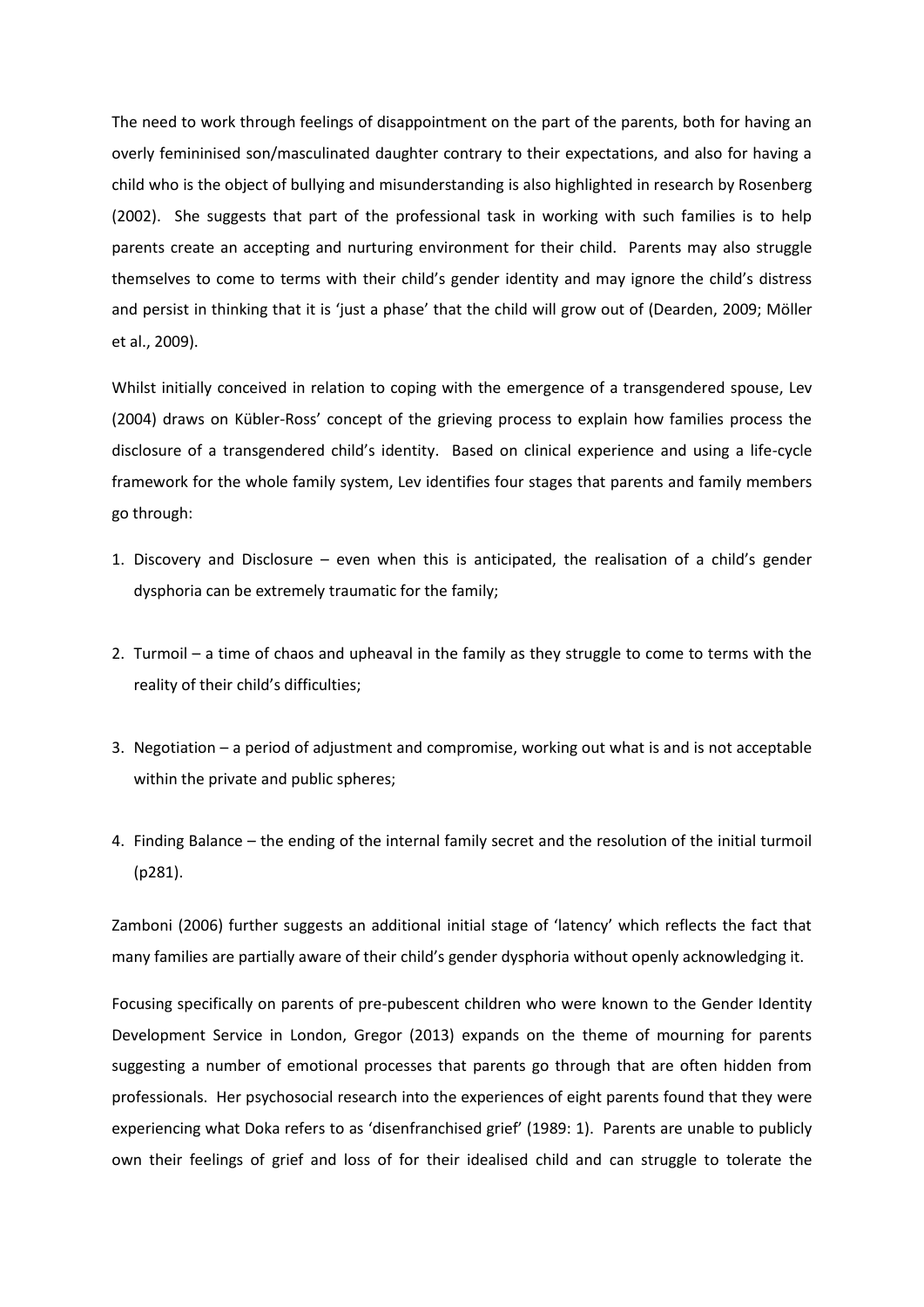uncertainty of both the diagnosis and the possible outcome of their child's gender. Where aspects of mourning and grief are considered in accounts of parents with children with gender identity issues it is usually with the hopeful outcome that a sense of acceptance of the child's gender identity will be achieved (Emerson & Rosenfeld, 1996; Hegedus, 2009). The process of grieving becomes sanitised and somehow made less painful by proposing that there is an 'end goal' or desirable, and indeed achievable outcome. Whilst this may indeed be the case for some parents, the uncertainty faced by many parents may not suggest that this is a reality for them at this time. Additionally a staged approach of mourning also fails to consider the joy and vitality that parents also experience loving a child with gender identity issues (Brill & Pepper, 2008).

Writing from a sociological stand-point, Malpas (2011) describes a series of tasks that a parent of a gender non-conforming child has to undertake. A key parental task identified is enabling the child to negotiate the "rigid gender binary imported from familial, social, and cultural experiences" (p468). Additionally parents needed to work out how to position themselves at the 'intersection' of two conflicting parental tasks, namely how to nurture their child's confidence and developing personal identity, whilst also enabling them to adapt to the reality of their heavily engendered social environment. The parent crucially also needs to negotiate the balance of being flexible about the possible outcome of the child's gender in the future whilst also being supportive of their "current embodiment" (p454). Gendered behaviours can also become stereotyped with families responding in gendered ways to gender variant behaviour. Drawing on her own clinical experience, rather than an empirical study, Malpas (ibid) found that fathers in a therapeutic group for parents of gender variant children tended to express more concerns about protecting and ensuring the safety of their children. Mothers were more likely to express concerns around nurturing and acceptance. However, when their views were held up to scrutiny by the group, mothers and fathers were also able to acknowledge their gender stereotypes.

The gender beliefs of parents are key to understanding parental responses to their child's behaviour. In a US study of thirty-one parents conducted by telephone, many admitted to "policing gender choices" (Hill & Menvielle, 2009: 255). This includes encouraging stereotypical gender behaviour and discouraging cross-gender behaviour. However, all parents who admitted to the latter concluded that it was unhelpful and had a negative effect on their child, often resulting in extremely distressing behaviour. Indeed, there is a body of evidence to suggest that this type of parenting behaviour increases self-harm and suicidal ideation (Hill et al: 2010). Wren (2002) similarly found that parents known to the Gender Identity Development Service in the UK who were likely to be more accepting tended to be more actively engaged in generating support strategies such as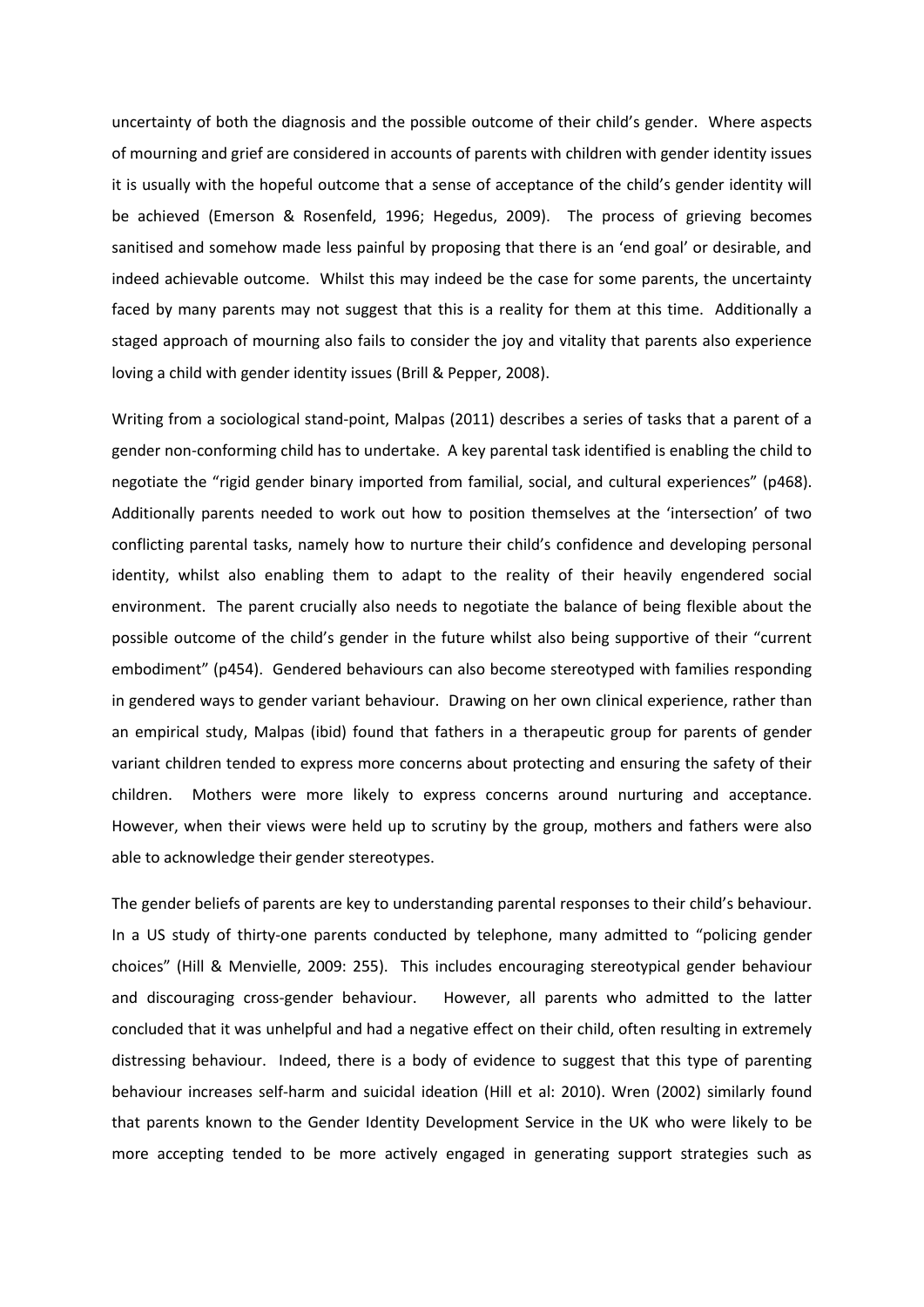attending parental support groups, challenging stigma and actively listening to their child's concerns. Parents who were less accepting tended to be more passive in their approach and adopted strategies that were focused on trying to both ignore the gender dysphoria, and restore "the lost status quo" (p390).

Ehrensaft (2011b) suggests that families can schematically be categorised into three different types: 'transformers', 'transphobic', and 'transporting'. She points out that the child shapes the parents as well as the parents shaping the child in a transformative process. 'Transforming' parents are those who are comfortable in their own gender identity, and are strongly enough bonded to their child in order to cope and manage the challenges of the transformative journey that their child needs to go on. Whilst they may have had transphobic feelings initially, they are able to overcome them in order to offer support and advocacy for their child (p12). 'Transphobic' parents are those who are less secure in their own gender identity and may experience the child as an extension of themselves, and thus may be prone to scapegoating. They may never have transitioned successfully from adolescence themselves and thus be unable to step up to some of the demands of parenthood, especially parenting a child with gender dysphoria (p15). Finally 'transporting' parents are those who to all extents and purposes have embraced their transgendered child, yet still struggle internally to fully accept it. Such parents go at breakneck speed on the journey towards full transition with their child without exploring some of the more difficult issues that need to be addressed (p17).

## **Conclusions**

As the above discussion has highlighted, working with families where a child is experiencing gender dysphoria is complex and still poorly understood. There are still comparatively few empirical studies into this area, and they tend to be conducted by researcher-clinicians with their own biases and perspectives. However, as with most fields of practice, becoming conversant with the core issues and being aware of the pull of competing perspectives can assist the social worker who does encounter such a family to work with them in a non-judgemental and supportive manner. Social workers who are able to keep an open mind and reflect on their own preconceptions are invaluable for families going through significant distress and uncertain times. Although challenging, it is imperative to try and maintain a neutral and non-prejudicial stance that enables both child and family to explore the emergent gender identity, both within and without the nuclear family.

There is currently no clear guidance on how to ensure that families with a gender dysphoric child do not need to reach the crisis point of being deemed to be in need of child protection services before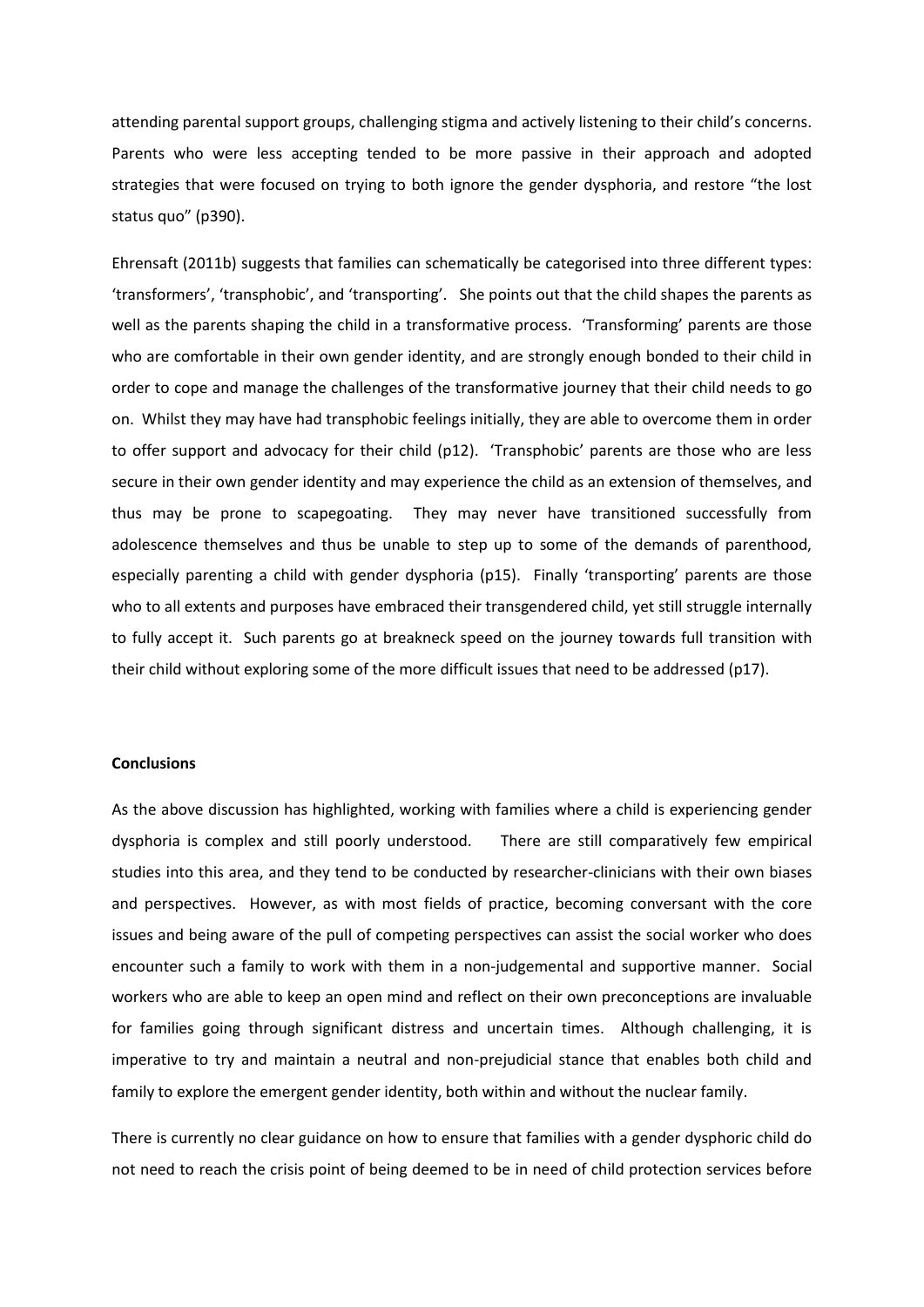supportive input can be offered. Arguably, whilst local funding constraints may restrict service provision, families with a child who has gender identity issues should always be considered to meet the threshold for preventative or therapeutic services. This should include exploratory, relationshipbased social work that draws on the theoretical paradigms and research findings outlined in this paper.

Contemporary social work practice is often driven by policy imperatives and social workers can find themselves forced to 'do' rather than simply to 'be' (Ruch et al., 2010). Mirroring the experience of parents, professionals can find themselves drawn to finding solutions for the child's gender identity issues (Di Ceglie, 2009). Yet, what appears to be important for these families is to be enabled to tolerate the uncertainty of their situation, allowed the opportunity to explore how they feel, and provided with a supportive framework to enable them to explore, at their own pace, their child's emerging gender identity. The future for these families is uncertain, but with an appropriately informed social worker alongside them, the journey can hopefully be made more tolerable.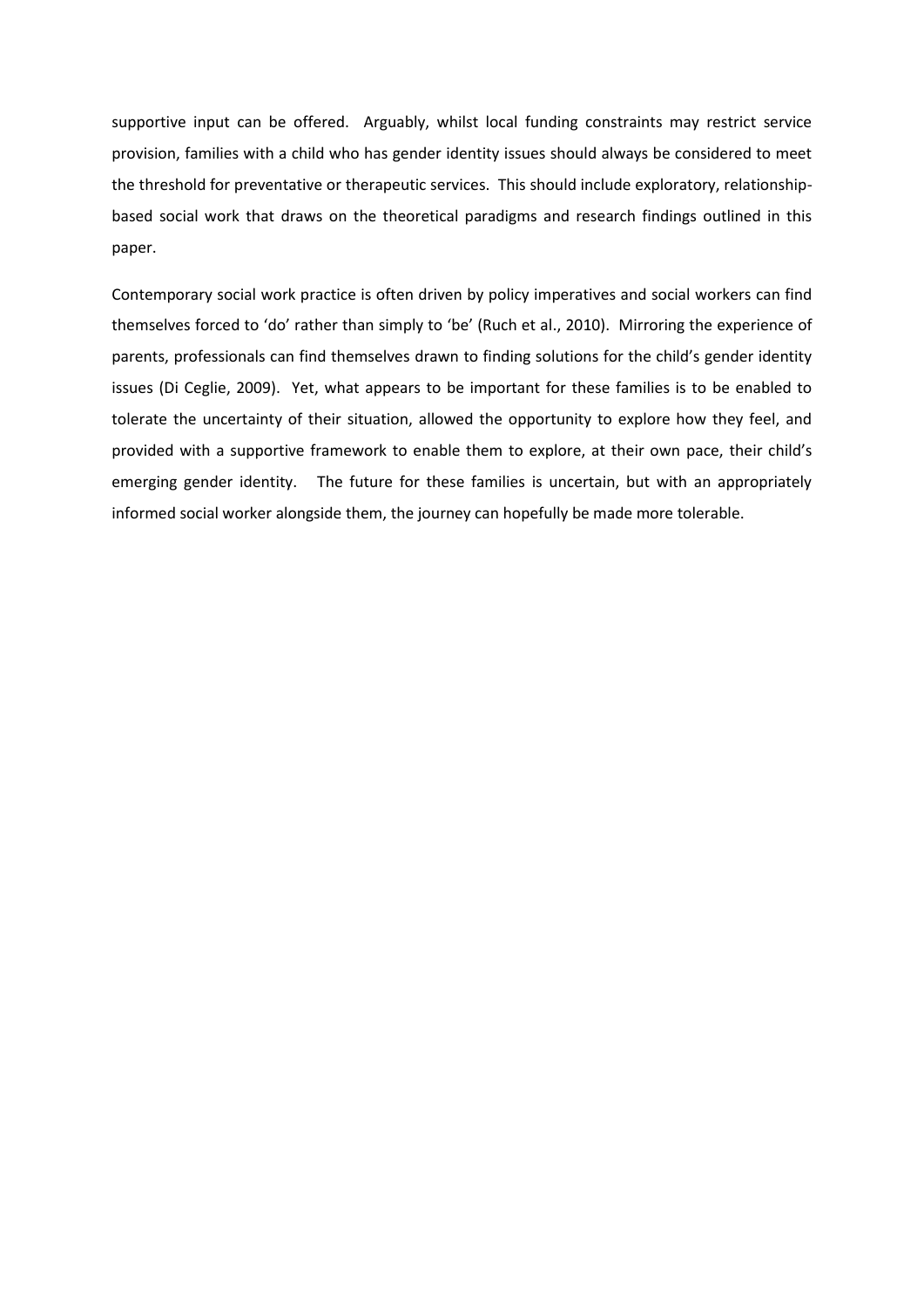## **References**

- American Psychiatric Association (1994) *Diagnostic and Statistical Manual of Mental Disorders* 4th ed. (DSM IV) Washington DC: APA
- American Psychiatric Association (2013) *Diagnostic and Statistical Manual of Mental Disorders* 5th ed. (DSM V) Washington DC: APA
- Argentieri, S. (2009) *Transvestism, Transsexualism, Transgender: Identfication and Imitation* in ed. Ambrosio, G. (2009) *Transvestism, Transsexualism in the Psychoanalytic Dimension* London: Karnac
- Auyeung, B., Baron-Cohen, S., Ashwin, E., Knickmeyer, R., Taylor, K., Hackett, G., Hines M., (2009) *Fetal Testosterone Predicts Sexually Differentiated Childhood Behavior in Girls and in Boys, Psychological Science* , 20, 144-148
- Bleiberg, E., Jackson, L., Ross, J. (1986) Gender Identity Disorder and Object Loss *Journal of the American Academy of Child Psychiatry*, 25 (1), 58 -67
- *Bowlby, J. (1973) Attachment and loss: Volume 2. Separation: Anxiety and anger New York: Basic Books*
- Brill, S., & Pepper, R. (2008) *The Transgender Child: A Handbook for Families and Professionals* San Francisco: Cleis Press
- British Society for Paediatric Endocrinology and Diabetes (2009) *Statement on the management of Gender Identity Disorder (GID) in Children & Adolescents <http://www.bsped.org.uk/clinical/docs/BSPEDStatementOnTheManagementOfGID.pdf>* [accessed 16/10/12]
- Brooks, F. (2000) *Beneath contempt: The mistreatment of non-traditional gender atypical boys Journal of Gay & Lesbian Social Services ,* 12 (1), 107–116
- Coates, S., Friedman, R., Wolfe, S. (1991) *The Etiology of Boyhood Gender Identity Disorder: A Model for Integrating Temperament, Development and Psychodynamics* Psychoanalytic Dialogues, 1 (4), 481-524
- Coates, S., Person, E. (1985) *Extreme Boyhood Femininity: Isolated Behavior or Pervasive Disorder*? Journal of Academic Child Psychiatry, 15, 6-38
- Cohen-Kettenis, P., Pfäfflin, F. (2003) *Transgenderism and Intersexuality in Childhood and Adolescence: Making Choices* London: Sage
- Corbett, K. (2009) *Boyhood Femininity, Gender Identity Disorder, Masculine Presuppositions, and the Anxiety of Regulation*
- Coulter, S. (2010) *Parenting a Child with Gender Identity Issues* unpublished clinical psychology Doctoral thesis, University of East London
- Dearden, G. (2009) *Transwomen's Memories of Parental Relationships: An Interpretative Phenomenological Analysis Study*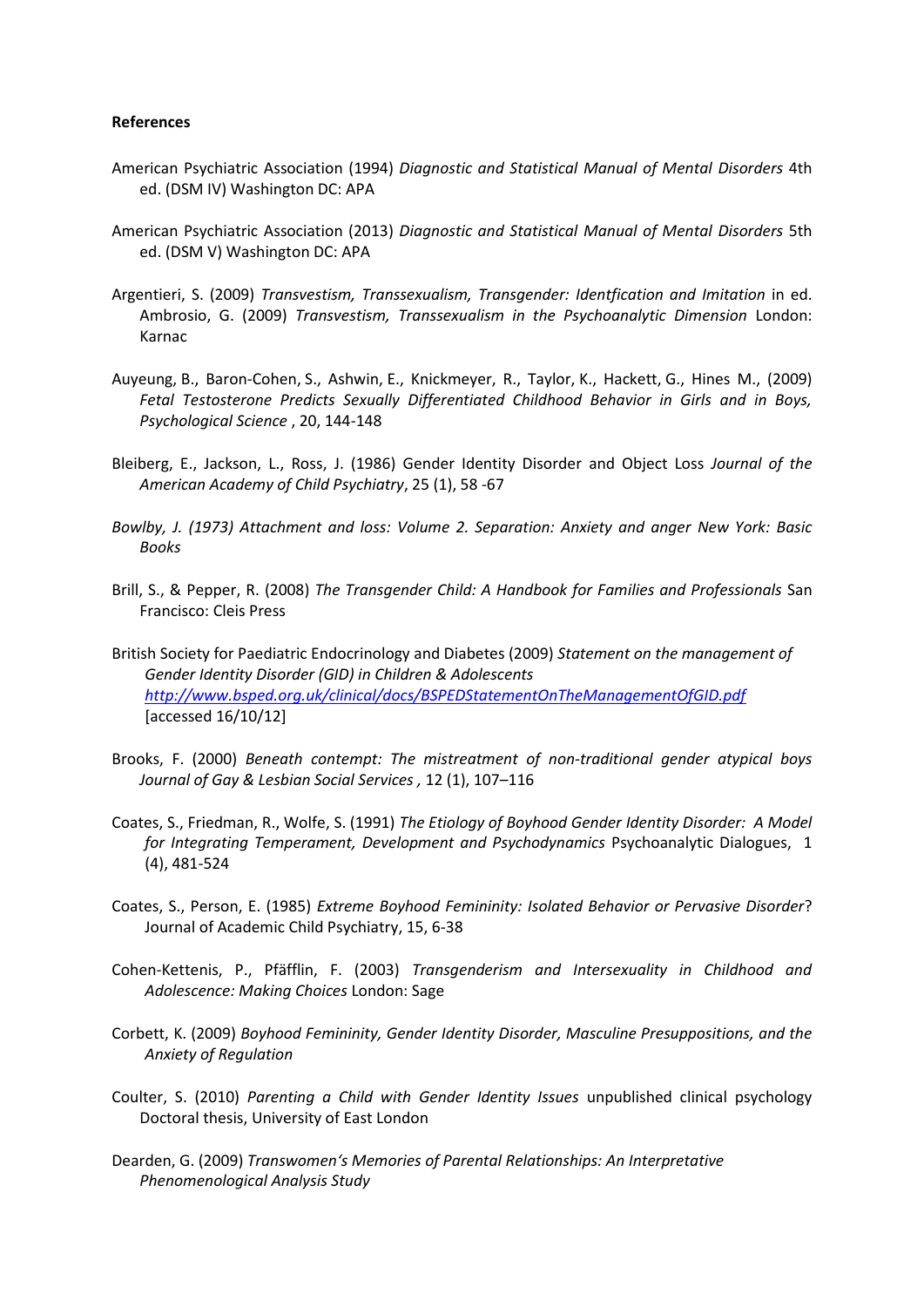[https://uhra.herts.ac.uk/dspace/bitstream/2299/4518/1/Georgina%20Dearden%20-](https://uhra.herts.ac.uk/dspace/bitstream/2299/4518/1/Georgina%20Dearden%20-%20DClinPsy%20research%20thesis.pdf) [%20DClinPsy%20research%20thesis.pdf](https://uhra.herts.ac.uk/dspace/bitstream/2299/4518/1/Georgina%20Dearden%20-%20DClinPsy%20research%20thesis.pdf) [accessed 3/6/11]

- Di Ceglie, D. ed. (1998) *A Stranger in my own Body: Atypical Gender Identity Development and Mental Health* London: Karnac
- Di Ceglie, D. (2008) [Working at the edge: Engaging in therapeutic work with young people with](http://repository.tavistockandportman.ac.uk/198/)  [atypical gender identity development.](http://repository.tavistockandportman.ac.uk/198/) *Neuropsychiatrie de l'Enfance et de l'Adolescence* , 56 (6), 398-402
- Di Ceglie, D. (2009) *Between Scylla and Charybdis: exploring atypical gender identity development in children and adolescents* in ed. Ambrosio, G. (2009) *Transvestism, Transsexualism in the Psychoanalytic Dimension* London: Karnac
- Doka, K. (1989) *Disenfranchised Grief: Recognising hidden sorrow* Lexington, MA: Lexington Books
- Drummond, K., Bradley, S., Peterson-Badali, M., Zucker, K. (2008) *A follow-up study of girls with gender identity dysphoria Developmental Psychology ,* 44, 34–45
- Ehrensaft, D. (2007) *Raising Girlyboys: A Parent's Perspective Studies in Gender and Sexuality* , 8 (3), 269 - 302
- Ehrensaft, D. (2011a) *Gender Born, Gender Made: Raising Healthy Gender non-conforming Children* New York: The Experiment
- Ehrensaft, D. (2011b) *Boys Will Be Girls, Girls Will Be Boys: Children Affect Parents as Parents Affect Children in Gender Nonconformity Psychoanalytic Psychology* , 28 (4), 528-548
- Emerson, S., Rosenfeld, C. (1996) *Stages of Adjustment in Family Members of Transgendered Individuals Journal of Family Psychotherapy* , 7 (3), 1 - 12
- Gregor, C. (2013) *How might parents of pre-pubescent children with gender identity issues understand their experience?,* unpublished Professional Doctorate in Social Work thesis, Tavistock/University of East London
- Grossman, A., D'Augelli, A., Jarrett Howell, T., Hubbard, S. (2005) *Parents' Reactions to Transgender Youths' Gender Nonconforming Expression and Identity Journal of Gay and Lesbian Social Services* , 18 (1), 3-16
- Grossman, A., D'Augelli, A. (2007) *Transgender Youth and Life Threatening Behavior* Suicide and Life Threatening Behavior , 37,527-537
- Harden, J. (2005a) *"Uncharted Waters": The Experience of Parents of Young People with Mental Health Problems, Qualitative Health Research ,* 15 (2) 207 – 223
- Hegedus, J. (2009) *When a Daughter Becomes a Son: Parents' acceptance of their transgender children,* unpublished dissertation Alliant International University, San Franciso Bay
- Hembree, W., Cohen-Kettenis, P., Delemarre-van de Waal, H., Gooren, L., Meyer, W., Spack, N., Tangpricha, V., Montori, V. (2009) *Endocrine Treatment of Transsexual Persons: An Endocrine*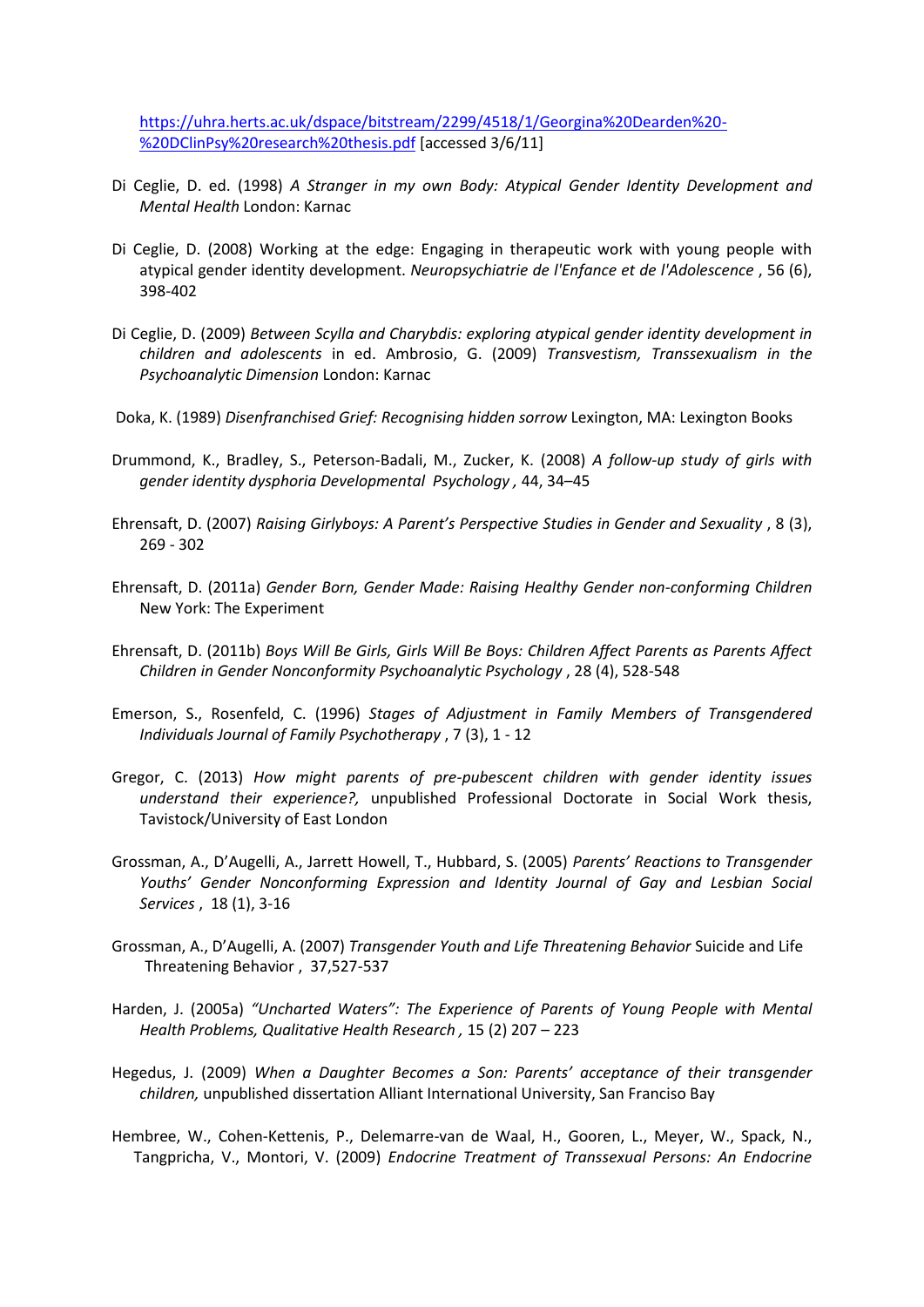*Society Clinical Practice Guideline* Journal of Clinical Endocrinology & Metabolism, 94 (9), 3132– 3154

- Hill, D., Menvielle, E. (2009) *"You have to Give Them a Place Where They Feel Protected and Safe and Loved": The Views of Parents Who Have Gender-variant Children and Adolescents Journal of LGBT Youth* 6, 243 - 271
- Hill, D., Menvielle, E., Sica, K., Johnson, A. (2010) *An Affirmative Intervention for Families with Gender Variant Children: Parental Ratings of Child Mental Health and Gender Journal of Sex and Marital Therapy ,* 36, 6-23
- International Foundation for Gender Education (2013) *Gender Identity Disorder in Children* http://www.ifge.org/302.6 Gender Identity Disorder in Children [accessed 16th August 2013]
- Israel, G. (2004) *Translove: Trangender Persons and Their Families Journal of GLBT Family Studies* , 1 (1), 53-67
- Kennedy, N., Hellen, M. (2010) *Transgender Children: More than a Theoretical Challenge, Graduate Journal of Social Science* , 7 (2), 25-43
- Kruijver, F.P.M., Zhou, J-N., Pool, C.W., Hofman, M.A., Gooren, L.J.G., Swaab, D,F. (2000) Male to Female Transsexuals Have Female Neuron Numbers in a Limbic Nucleus*, Journal of Clinical Endocrinology and Metabolism,* 85, 5, 2034-2041
- Lesser, J. (1999) *When Your Son Becomes Your Daughter:* A Mother's Adjustment to a Transgender Child *Families in Society* , 80 (2), 182-189
- Lev, A. (2004) *Transgender Emergence: Therapeutic Guidelines for Working with Gender-variant People and Their Families* Binghamton: The Haworth Press
- Malpas, J. (2011) *Between Pink and Blue: a Multi-dimensional Family approach to gender Nonconforming Children and their Families* Family Process *,* 50 (4), 453-470
- Manners, P. (2009) *Gender Identity Disorder in Adolescence: a review of the literature* Child and Adolescent Mental Health, 14 (2), 62 – 68
- Marantz, S., Coates, S. (1991) *Mothers of Boys with Gender Identity Disorder: a comparison of matched controls* Journal of the American Academy of Child and Adolescent Psychiatry, 30 (2) 310 -315
- Möller, B., Schreier Li, A., Romer, G. (2009) Gender Identity Dysphoria in Children and Adolescents *Current Problems in Paediatric Adolescent Health Care ,* May/June, 117-143
- Pasterski, V., Geffner, M.E., Brain, C., Hindmarsh, P., Brook, C., Hines, M. (2011) *Prenatal hormones and childhood sex segregation: playmate and play style preferences in girls with congenital adrenal hyperplasia*, *Hormones and Behavior*, 59, 4, 549-55
- Royal College of Psychiatrists (1998) *Gender Identity Disorders in Children and Adolescents – Guidance for Management* Council Report CR63. London: Royal College of Psychiatrists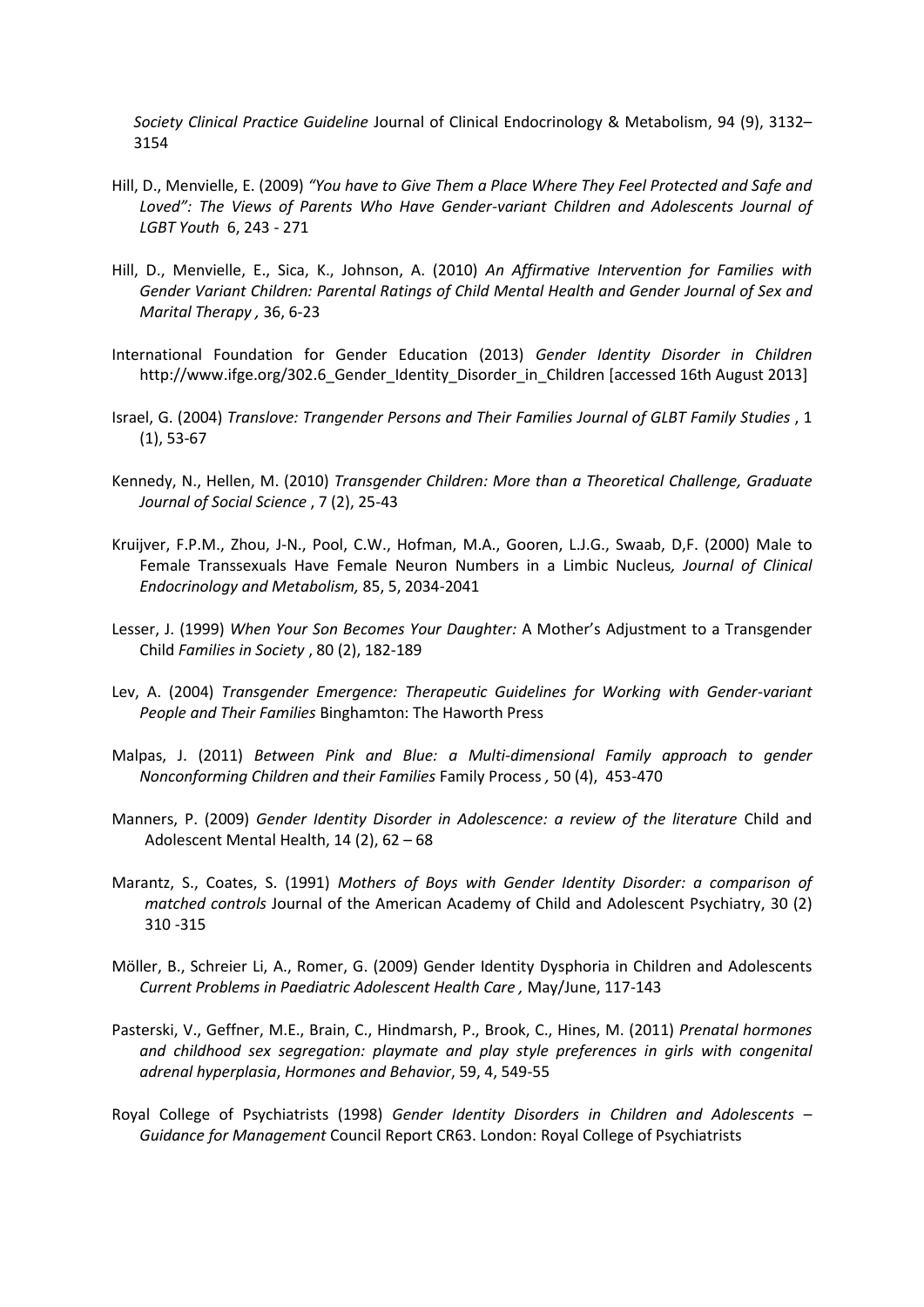- Riley, E., Sitharthan, G., Clemson, L., Diamond, M. (2011) The Needs of Gender-variant Children and Their Parents: A Parent Survey *International Journal of Sexual Health* , 23, 181 – 195
- Riley, E., Sitharthan, G., Clemson, L., Diamond, M. (2013) Surviving a Gender-variant Childhood: The views of transgender adults on the needs of gender-variant children and their parents *Journal of Sex and Marital Therapy,* 39, 241 – 263
- Ruch, G., Turney, D., Ward, A. (2010) *Relationship-based Social Work: Getting to the heart of practice,* London: Jessica Kingsley Publishers
- Sadowski, H., Gaffney, B. (1998) *Gender Identity Dysphoria, Depression and Suicidal Risk* in eds. Di Ceglie, D., Freedman, D. (1998) *A Stranger in My Own Body* London: Karnac
- Schwartz, D. (2012) *Listening to Children Imagining Gender: Observing the inflation of an idea* Journal of Homosexuality, 59 (3), 460 -479
- Steensma, T., Biemond, R., de Boer, F., Cohen-Kettnis, P. (2010) Desisting and Persisting Gender Dysphoria After Childhood: A Qualitative Follow-up Study *Clinical Child Psychology and Psychiatry* 16 (4), 499-516
- Stoller, R. (1973) *The Male Transsexual as 'Experiment'* International Journal of Psychoanalysis, 54, 215 -226
- Tyson, P. (2002) *A Developmental Line of Gender Identity, Gender Role, and Choice of Love Object* Journal American Psychoanalytical Association, 30, 61-86
- Vanderburgh, R. (2009) [Appropriate Therapeutic Care for Families with Pre-Pubescent](http://www.springerlink.com/content/5141182h05297437/)  [Transgender/Gender-Dissonant Children](http://www.springerlink.com/content/5141182h05297437/) *Child and Adolescent Social Work Journal ,* 26 (2), 135 - 154
- Vitale, A. (2001) Implications of being Gender Dysphoric: *A Developmental Review Gender and Psychoanalysis ,* 6 (2), 121-142
- Wallien, MS., Cohen-Kettenis, P.T**.** (2008) Psychosexual outcome of gender-dysphoric children. *Journal of the American Academy of Adolescent Psychiatry* , 47, 1413–23
- Wiseman, M., Davidson, S. (2011) Problems with binary gender discourse: Using context to promote flexibility and connection in gender identity *Clinical Child Psychology and Psychiatry*, 17, 4, 528 – 537
- Wren, B. (2002) I Can Accept My Child Is Transsexual But If I Ever See Him In a Dress I'll Hit Him: Dilemmas in Parenting a Transgendered Adolescent *Clinical Child Psychology and Psychiatry* , 7 (3), 377-397
- Zamboni, B. (2006) Therapeutic Considerations in Working with the Family, Friends, and Partners of Transgendered Individuals *The Family Journal: Counselling and Therapy for couples and Families* , 14 (2), 174-179
- Zhou, J-N., Hofman, M.A., Gooren, L.J.G., Swaab, D.F. (1995) A Sex Difference in the Human Brain and its Relation to Transsexuality, *Nature,* 378, 68-70